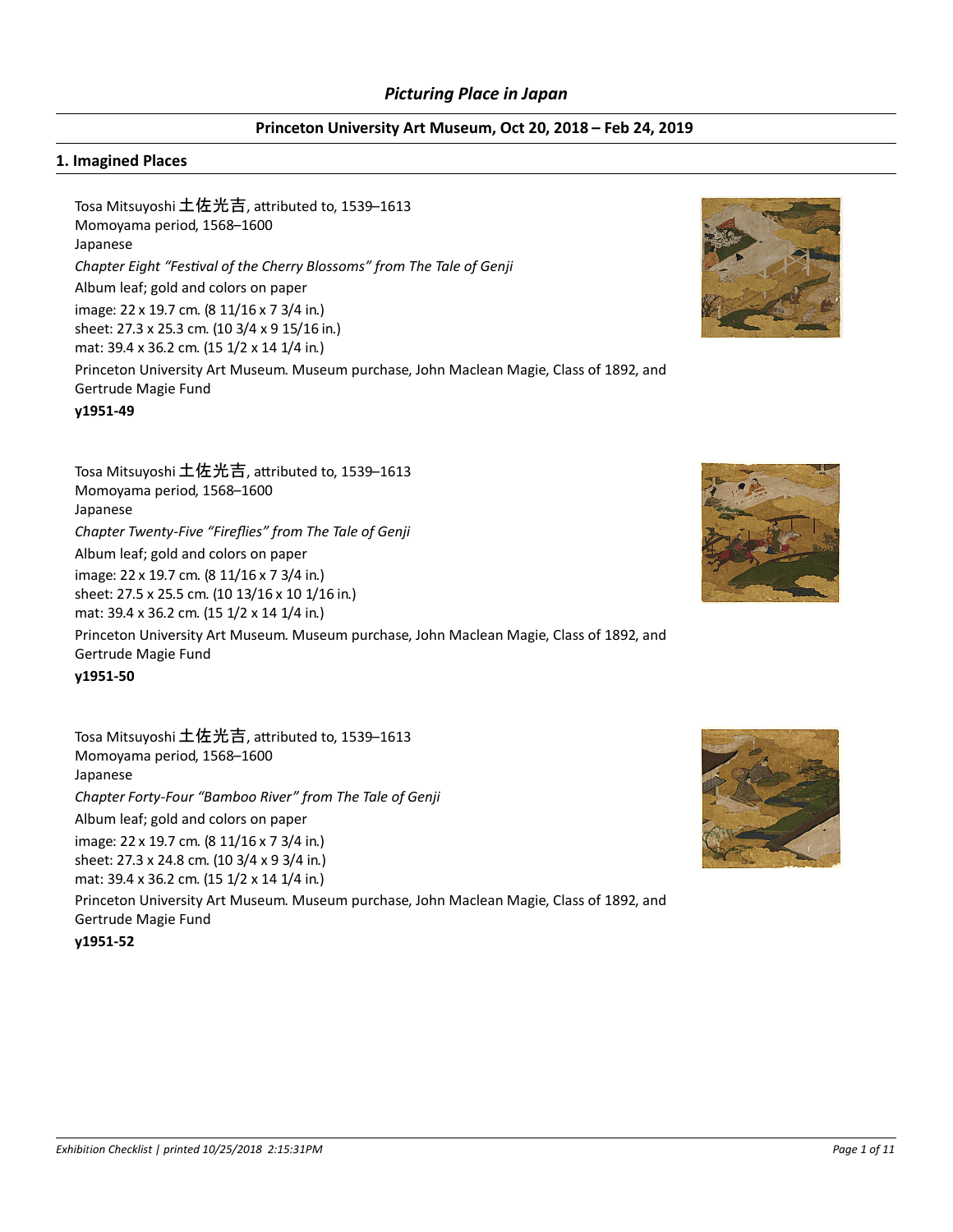Ike Taiga 池大雅, 1723–1776

Edo period, 1615–1868 *Scholars Conversing in the Mountains*, 1766 Hanging scroll; ink and light color on paper Painting: 52.0 x 100.4 cm. (20 1/2 x 39 1/2 in.) Mount: 161 x 117.7 cm. (63 3/8 x 46 5/16 in.) Princeton University Art Museum. Museum purchase, Fowler McCormick, Class of 1921, Fund, in memory of Shūjirō Shimada **1999-201**

Imao Keinen 今尾景年, 1845–1924 Meiji period, 1868–1912 Taishō period, 1912–1926 *Pines, Waves, and Mountains*, 1916 Hanging scroll; ink and color on silk Painting:  $142.5 \times 227.7$  cm (56  $1/8 \times 89$  5/8 in.) mount: 237.5 × 267 cm (93 1/2 × 105 1/8 in.) mount: 237.5 × 280 cm (93 1/2 × 110 1/4 in.) Princeton University Art Museum. Museum purchase, Fowler McCormick, Class of 1921, Fund and gift of the P.Y. and Kinmay W. Tang Center for East Asian Art **2017-8**

Kano Eitoku Tatsunobu 狩野永悳立信, 1814–1891 late Edo period to early Meiji period, 1868–1912, 1615–1868 *BeauƟful Scenes of the Four Seasons at a Glance*, 1882 Hanging scroll; ink and color on silk Painting: 168 × 81.5 cm (66 1/8 × 32 1/16 in.) Mount: 222 × 99 cm (87 3/8 × 39 in.) Princeton University Art Museum. Gift of the P.Y. and Kinmay W. Tang Center for East Asian Art **2017-110**

## Hakuin Ekaku 白隠 慧鶴, 1686–1768 Edo period, 1615–1868 *Bonseki* Hanging scroll; ink on paper 28.6 × 52.4 cm (12 × 21 in.) With mounting:  $108.2 \times 54.9$  cm (42.5  $\times$  21.6 in.) With mounting x width of rollers (42  $1/2$  x 23  $3/4"$ ) Box:  $6.5 \times 7 \times 62.3$  cm ( $2.5 \times 2.8 \times 24.5$  in.) Roller:  $60.3 \times 2.7$  cm (23.7  $\times$  1 in.)

### **L.2018.19.1**







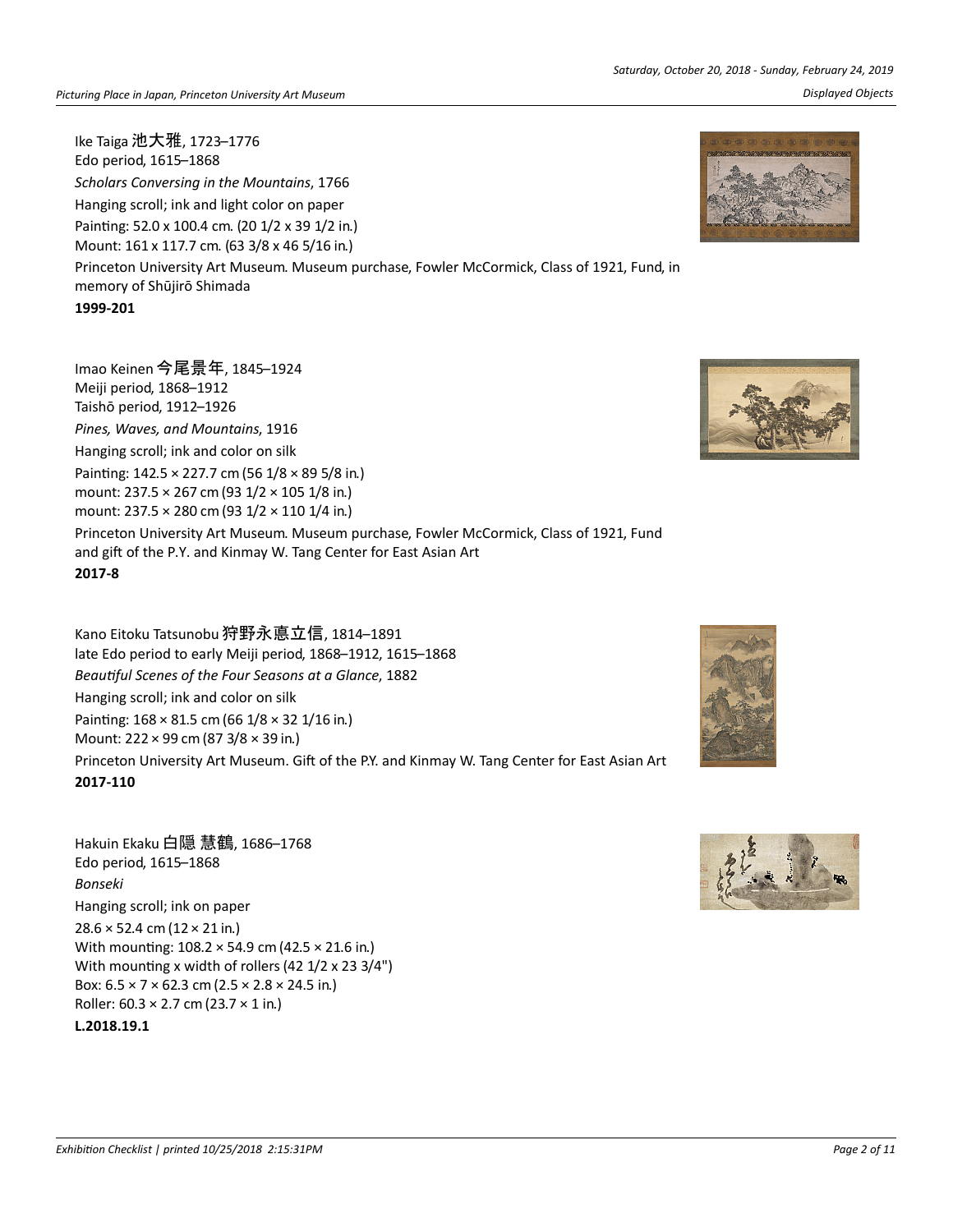Fukuda Kodöjin, Japanese, 1865 - 1944 Meiji period, 1868–1912 *White Cloud Album and Colored Cloud Album* 2 albums; ink and color on silk Each:  $32 \times 40.3$  cm (12 5/8  $\times$  15 7/8 in.) With mounting:  $36.9 \times 45$  cm (14  $1/2 \times 17$  11/16 in.) Box: 14.5 × 4.2 × 53.8 cm (5 11/16 × 1 5/8 × 21 3/16 in.)

**L.2018.19.3-4**

Hosokawa Rinkoku, 1779 - 1843 Edo period, 1615–1868 *Mountains* Hanging scroll; ink and light color on paper 127.5 × 27.7 cm (50 3/16 × 10 7/8 in.) With mounting:  $186 \times 41.2$  cm (73  $1/4 \times 16$  1/4 in.) With mounting x width of rollers: 73  $1/4$  x 18  $5/16"$ Box:  $7.3 \times 6 \times 49.9$  cm (2  $7/8 \times 23/8 \times 195/8$  in.) Roller:  $46.5 \times 2.5$  cm (18  $5/16 \times 1$  in.)

## **L.2018.19.6**

Ike Taiga 池大雅, 1723–1776 Edo period, 1615–1868 *West Lake* Hanging scroll; ink on paper 82.9 × 19.2 cm (32 5/8 × 7 9/16 in.) With mounting:  $163.1 \times 28.5$  cm (64 3/16  $\times$  11 1/4 in.) With mounting x width of rollers:  $64$  3/16 x 13" Box:  $7.5 \times 8.3 \times 41.5$  cm (2  $15/16 \times 31/4 \times 165/16$  in.) Roller:  $33 \times 2.3$  cm  $(13 \times 7/8)$  in.)

# **L.2018.19.7**

Tachihara Kyōsho, 1785 - 1840 Edo period, 1615–1868 *PainƟng*, 1806 Hanging scroll; ink on paper  $29.5 \times 31$  cm ( $12 \times 13$  in.) With mounting:  $125 \times 44$  cm (49.2  $\times$  17.3 in.) Wiht mounting x width of rollers: 49 x 19 1/4" Box: 7 × 7.7 × 51.8 cm (2.7 × 3 × 20.3 in.) Roller:  $49.2 \times 2.5$  cm (19.4  $\times$  1 in.)

## **L.2018.19.10**

*Saturday, October 20, 2018 - Sunday, February 24, 2019 Picturing Place in Japan, Princeton University Art Museum Displayed Objects*







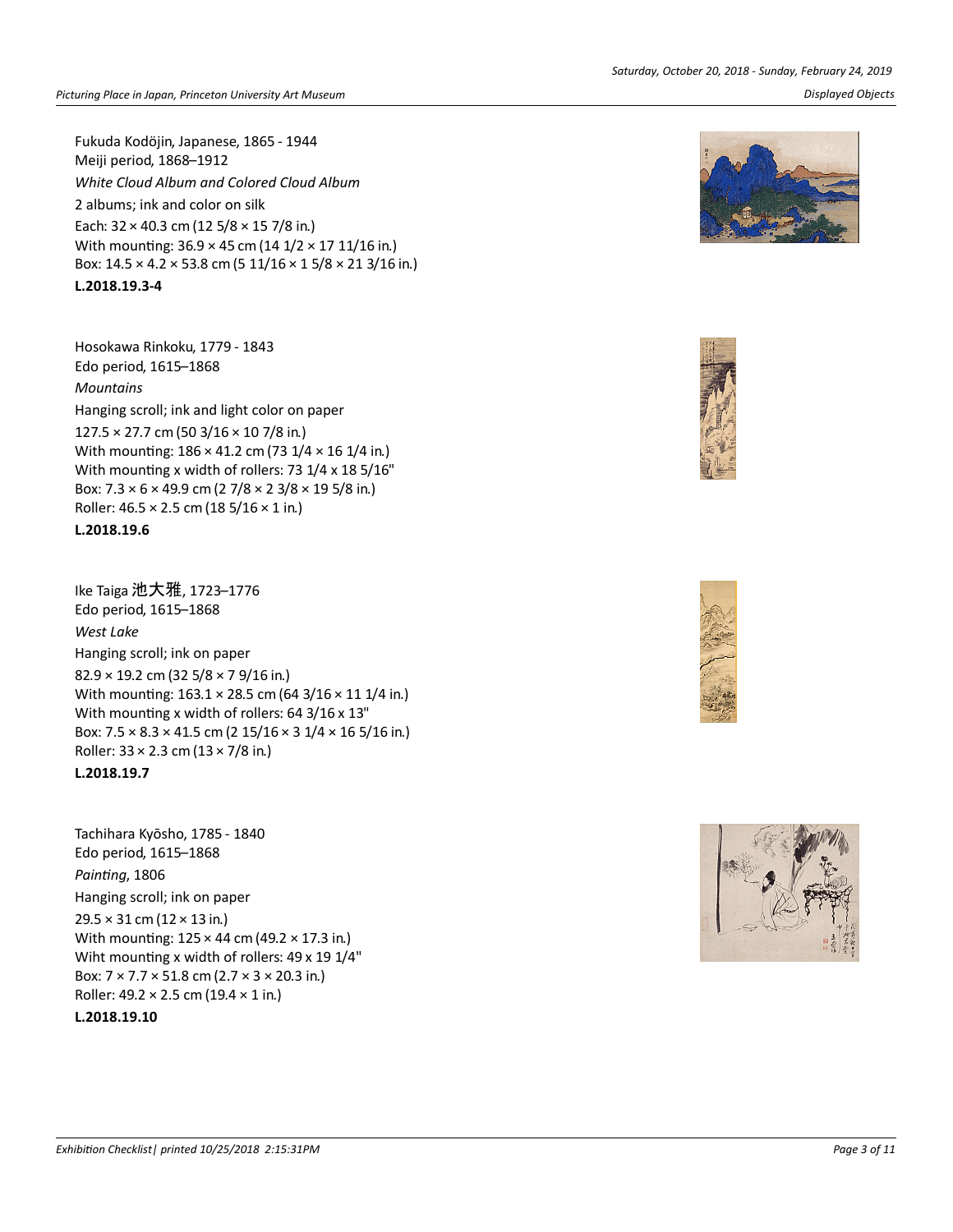Tani Bunchō 谷文晁, 1763 - 1841 Edo period, 1615–1868 *Mountains and Water*, 1828 Two six-fold screens; ink and gold leaf on paper Each: 174 × 352.2 cm (68 1/2 × 138 11/16 in.) Folded dims, each: 69 × 24 × 9 cm (27 3/16 × 9 7/16 × 3 9/16 in.) With mounting: 177.6 × 355.8 cm (69 15/16 × 140 1/16 in.) **L.2018.19.11**

Kameda Bōsai, Japanese, 1752 - 1826 Edo period, 1615–1868 *Mountains of the Heart*, 1822 Woodblock print (ehon format); ink and color on paper 26.7 × 33 cm (10 1/2 × 13 in.) Marquand Library, Rare Books, Princeton University **L.2018.26.1**



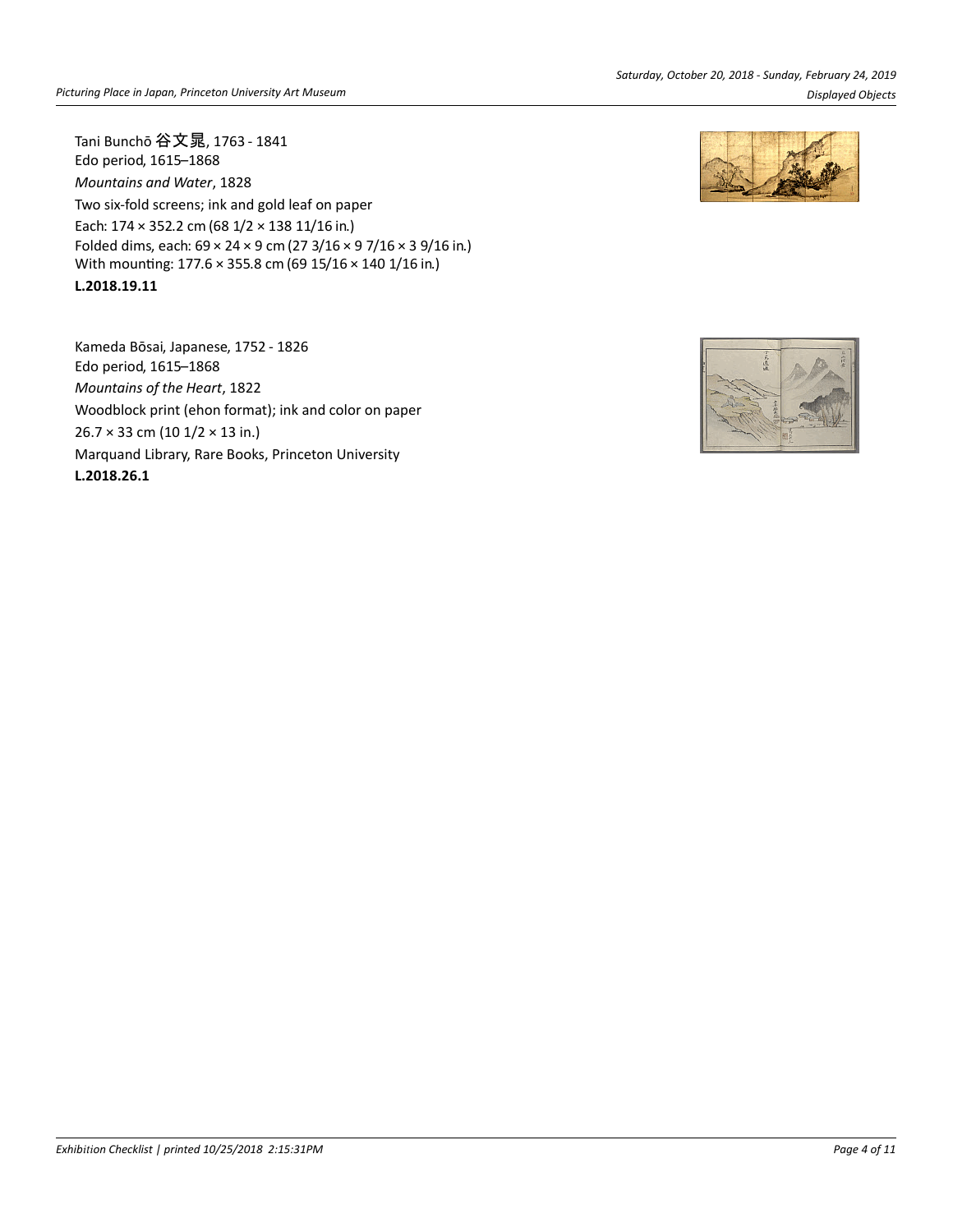#### **2. Famous Places**

Utagawa Hiroshige 歌川広重, 1797–1858 Edo period, 1615–1868 Japanese Shōno, from the series Fifty-Three Stations of the Tōkaidō, ca. 1832-34 Woodblock print (ōban yoko-e format); ink and color on paper block: 22.5 x 35 cm. (8 7/8 x 13 3/4 in.) sheet: 24 x 36.4 cm. (9 7/16 x 14 5/16 in.) mat: 36.2 x 48.9 cm. (14 1/4 x 19 1/4 in.) Princeton University Art Museum. Gift from the collection of Anne van Biema **1997-550**





Katsushika Hokusai 葛飾北斎, 1760–1849 Edo period, 1615–1868 Japanese Published by Eijudō 永寿堂 *Sazai Hall of the Five Hundred Rakan Temple, from the series Thirty-six Views of Mount Fuji*, 1831–33 Woodblock print (ōban yoko-e format); ink and color on paper sheet: 26.1 x 38.5 cm. (10 1/4 x 15 3/16 in.) mat: 40.8 x 56 cm. (16 1/16 x 22 1/16 in.) Princeton University Art Museum. Museum purchase, Laura P. Hall Memorial Fund **2011-56**

Katsushika Hokusai 葛飾北斎, 1760–1849 Edo period, 1615–1868 Japanese *The Hanging Bridge on the Boundaries of Hida and Etchū Provinces*, ca. 1834 Woodblock print (ōban yoko-e format); ink and color on paper sheet trimmed to block: 26.4 x 38.7 cm. (10 3/8 x 15 1/4 in.) Princeton University Art Museum. Museum purchase, Laura P. Hall Memorial Fund and Mary Trumbull Adams Art Fund **2012-60**



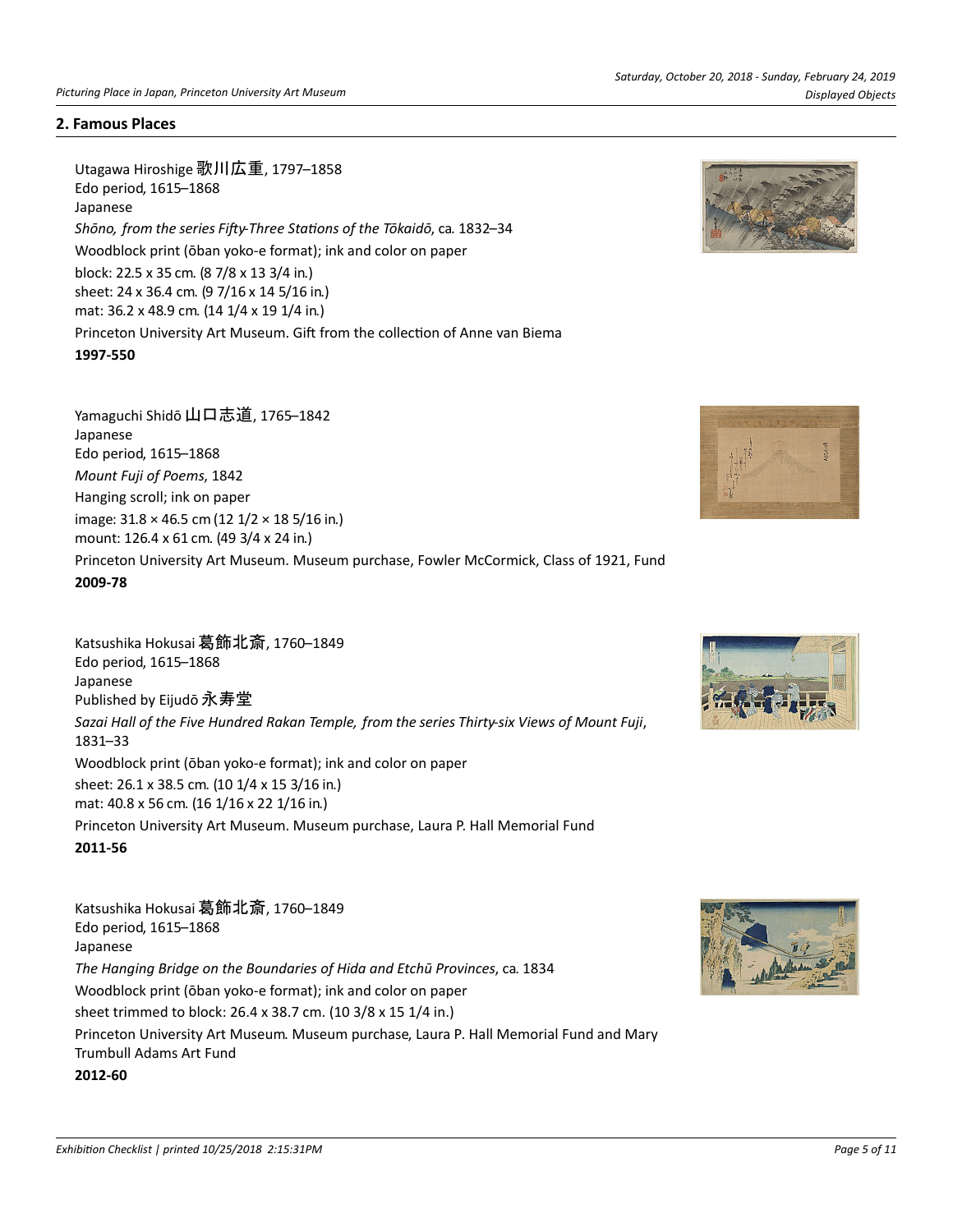Tanomura Chokunyu 田能村直入, 1814–1907 Tomioka Tessai 富岡鉄斎, on mounting, 1837–1924 Meiji period, 1868–1912 Japanese

*The Three Views of Japan*, 1902

Three hanging scrolls; ink on silk painting (each):  $106 \times 35.9$  cm (41 3/4  $\times$  14 1/8 in.) mount (each): 181 × 48.7 cm (71 1/4 × 19 3/16 in.)

Princeton University Art Museum. Gift of the P. Y. and Kinmay W. Tang Center for East Asian Art, and museum purchase, Hugh Leander Adams, Mary Trumbull Adams and Hugh Trumbull Adams Princeton Art Fund

**2015-6768 a-c**

Hakuin Ekaku 白隠 慧鶴, 1686–1768 Edo period, 1615–1868 *Mount Fuji, Hawk and Eggplant* Hanging scroll; ink on paper 54.4 × 156 cm (21 7/16 × 61 7/16 in.) With mounting:  $197.5 \times 166.6$  cm (77 3/4  $\times$  65 9/16 in.) With mounting x width of rollers:  $77 \frac{3}{4} \times 69 \frac{7}{8}$ " Box:  $9.5 \times 10.5 \times 180.8$  cm (3 3/4  $\times$  4 1/8  $\times$  71 3/16 in.) Roller:  $177.5 \times 4.5$  cm (69 7/8  $\times$  1 3/4 in.) **L.2018.19.12**

Ōtani Sonyū, 1885–1939 Iguchi Kashū 井口華秋, 1880–1930 Taishō period, 1912–1926 Shōno, from Fifty-Three Stations of the Tōkaidō, 1922 Woodblock printing over collotype  $106.7 \times 30.5$  cm (42  $\times$  12 in.) Opening for display: 12 x 42" Marquand Library, Rare Books, Princeton University **L.2018.26.2**

Katsushika Hokusai 葛飾北斎, 1760–1849 Edo period, 1615–1868 *A Glance at Famous Places of the Eastern Capital*, 1800 Woodblock print (ehon format); ink and color on paper 26.7 × 33 cm (10 1/2 × 13 in.) Marquand Library, Rare Books, Princeton University **L.2018.26.3**





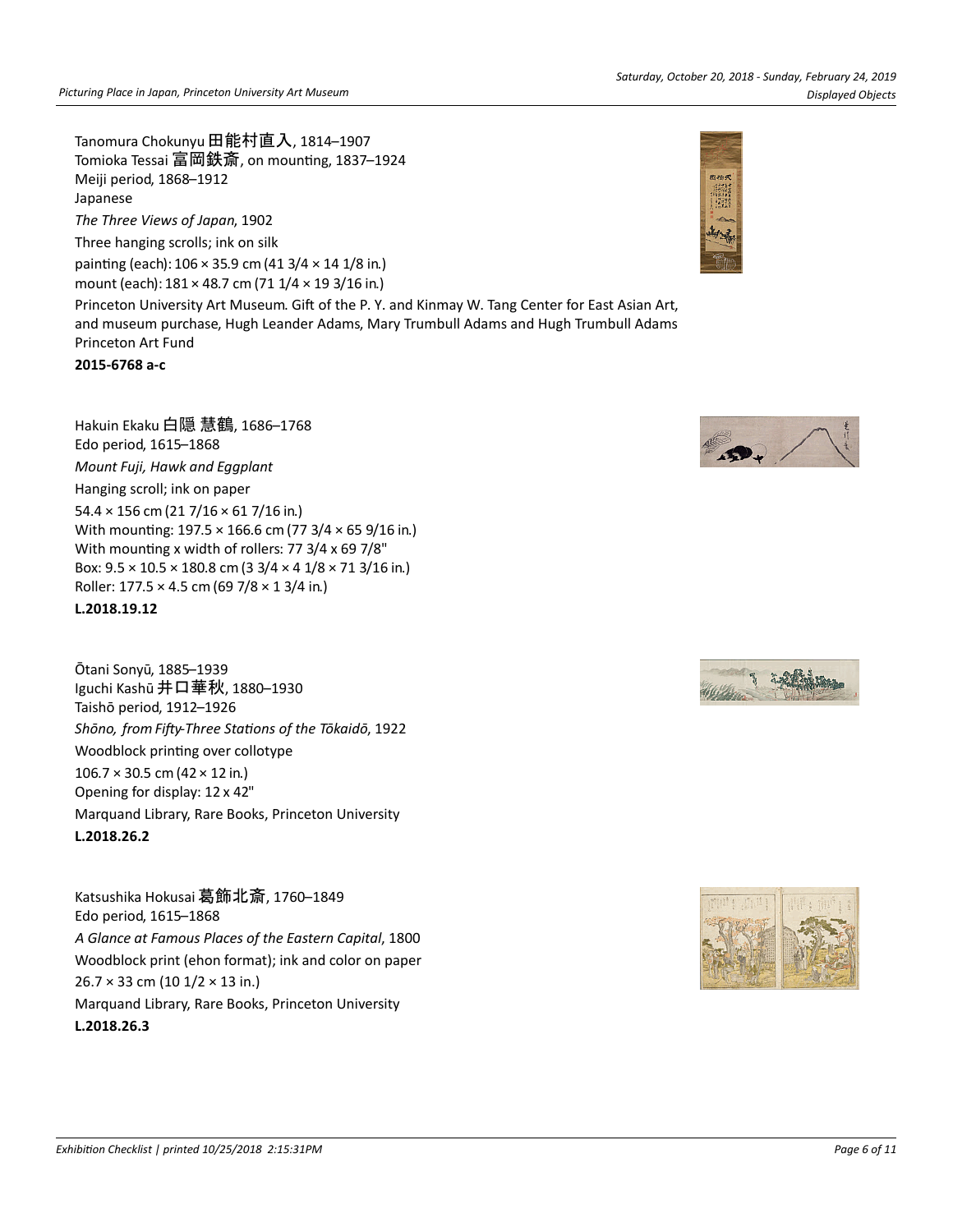Yajima Gogaku 八島五岳, active 19th century Edo period, 1615–1868 *Famous Places of Osaka: Views of Mount Tenpō at a Glance*, 1834 Woodblock print (ehon format); ink and color on paper  $25.4 \times 38.1$  cm  $(10 \times 15)$  in.) Marquand Library, Rare Books, Princeton University **L.2018.26.4**

Japanese Edo period, 1615–1868 Utagawa Hiroshige 歌川広重, 1797–1858 Published by Uoya Eikichi *Moon Pine at Ueno, from the series One Hundred Views of Famous Places in Edo*, 1857 Woodblock print (ōban tate-e format); ink and color on paper Sheet: 36.6 × 25 cm (14 7/16 × 9 13/16 in.) Block: 34.1 x 22.6 cm. Princeton University Art Museum. Museum purchase, Laura P. Hall Memorial Fund, selected for acquisition by students in ART 425: The Japanese Print **2018-102**

Ike Taiga 池大雅, 1723–1776 Edo period, 1615–1868 Japanese *Mount Fuji* Hanging scroll; ink on paper Painting: 28.5 × 61.3 cm (11 1/4 × 24 1/8 in.) With mounting: 53 1/2 x 28" [Museum acquisition from the Gitter-Yelen Collection] **TC2017.114.6**

Sakai Hōitsu 酒井抱一, 1761–1828 Edo period, 1615–1868 Japanese *Mount Fuji and Cherry Blossoms* Two hanging scrolls; ink and gold on silk Painting (each):  $81.6 \times 26.6$  cm (32  $1/8 \times 10$  1/2 in.) With mounting:  $64 \times 17$   $1/2$ " [Museum acquisition from the Gitter-Yelen Collection] **TC2017.114.14 a-b**







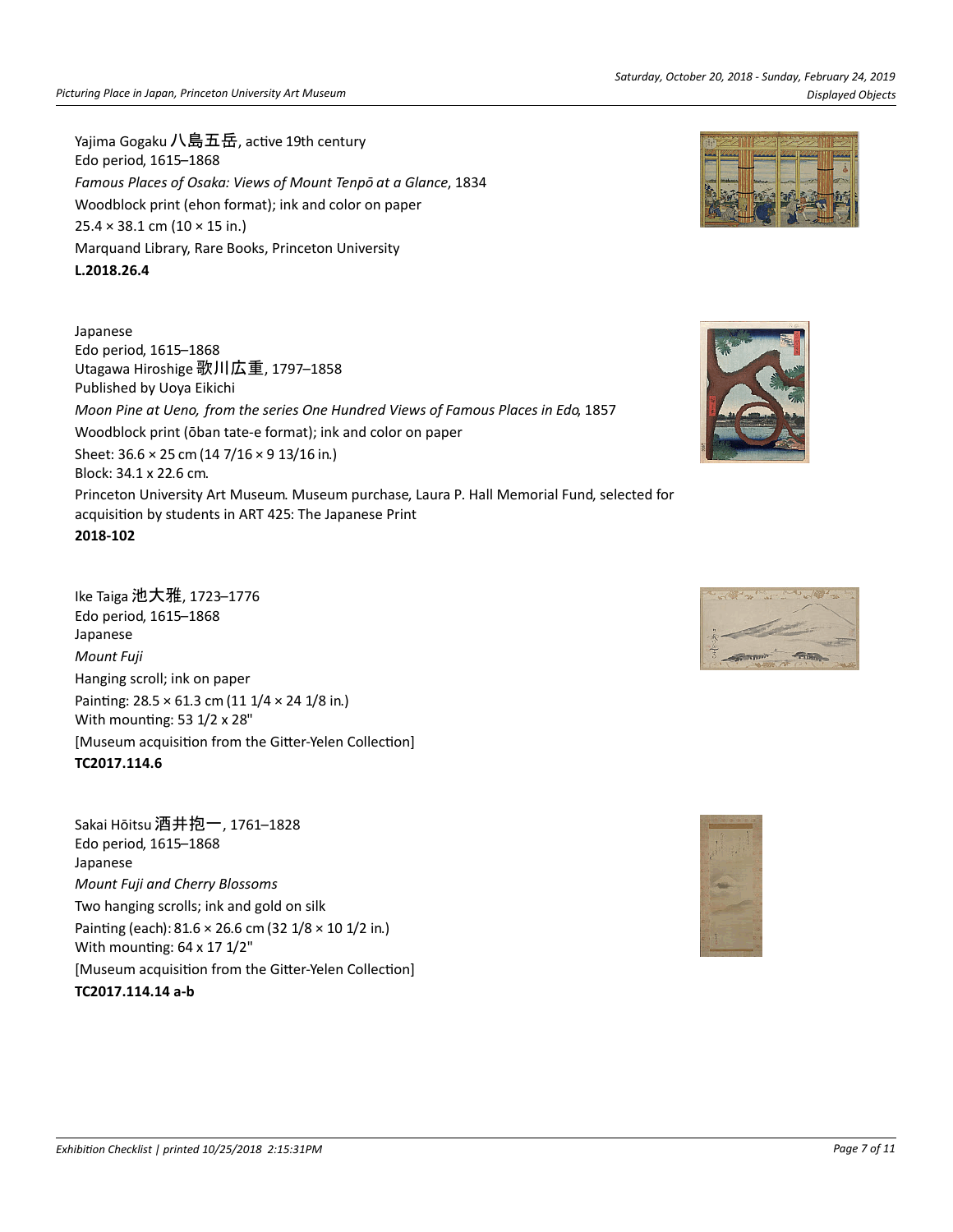### **3. Sacred Places**

Reigen Etō 霊源慧桃, 1721 - 1785 Edo period, 1615–1868 *The Shrine of Tenjin* Hanging scroll; ink on paper 99.6 × 27.6 cm (39 3/16 × 10 7/8 in.) With mounting:  $176.3 \times 31$  cm (69 7/16  $\times$  12 3/16 in.) With mounting x width of rollers: 69 7/16 x 14" Box:  $6.2 \times 6.6 \times 37.4$  cm (2  $7/16 \times 25/8 \times 143/4$  in.) Roller:  $35.6 \times 2.5$  cm ( $14 \times 1$  in.) **L.2018.19.2**

Hakuin Ekaku 白隠 慧鶴, 1686–1768 Edo period, 1615–1868 *Lotus Pond Kannon* Hanging scroll; ink and color on paper  $44.2 \times 13.9$  cm (17  $3/8 \times 5$  1/2 in.) With mounting:  $125 \times 23.1$  cm (49 3/16  $\times$  9 1/8 in.) With mounting x width of rollers:  $49 \frac{3}{16} \times 10 \frac{9}{16}$ ") Box:  $18.3 \times 9.6 \times 32.1$  cm (7  $3/16 \times 3.3/4 \times 12.5/8$  in.) Roller: 26.8 × 2 cm (10 9/16 × 13/16 in.) **L.2018.19.5**

Japanese Momoyama period, 1568–1600 Anonymous *Nachi Pilgrimage Mandala* Hanging scroll; ink and color on paper  $152 \times 165$  cm (63  $\times$  65 in.) With mounting: 204.5 × 181.7 cm (80.5 × 71.5 in.) With mounting x width of rollers: 80 1/2 x 74 1/2" Box:  $14.5 \times 14.5 \times 202.5$  cm (5.7  $\times$  5.7  $\times$  80 in.) Roller: 189.3 × 7 cm (74.5 × 2.7 in.)

**L.2018.19.9**

Anonymous Muromachi period, 1333–1568 *Hie Sannō Shrine Mandala* Hanging scroll; ink and color on silk Image: 93.9 x 53.4 cm. With mounting: 67 x 29" With mounting x width of rollers: 67 x 29 3/4" **L.2018.19.13**







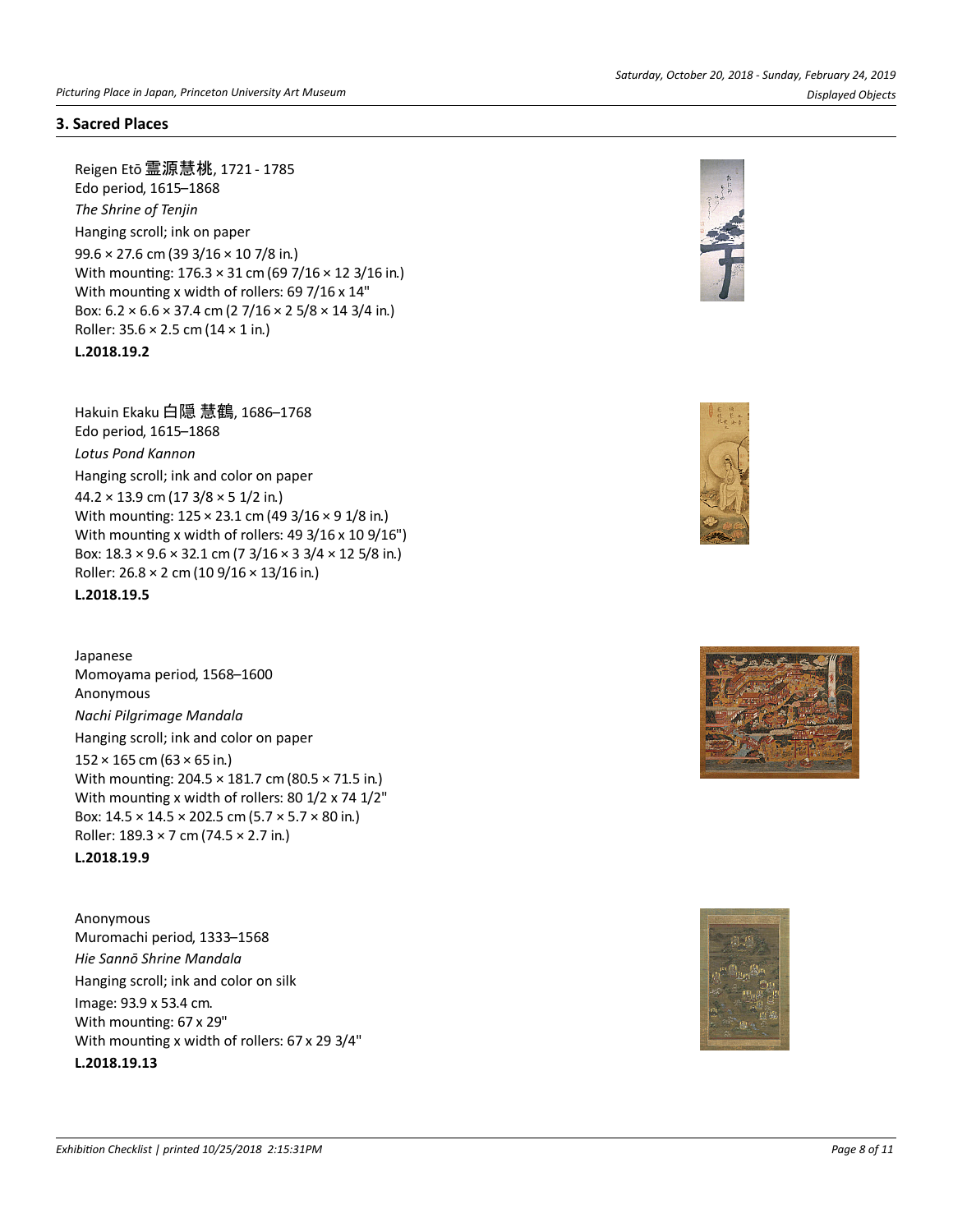#### *Picturing Place in Japan, Princeton University Art Museum Displayed Objects*

#### **4. Chikubushima**

Anonymous Edo period, 1615–1868 Japanese *ManifestaƟon [of Benzaiten] on Chikubushima*, 18th-19th century Woodblock print mounted as hanging scroll; ink on paper IMage: 57.2 x 32.1 cm. With mounting: 50 1/2 x 19 1/2" Wiht mounting x width of rollers:  $51 \times 19$  3/8" Private collection **L.2018.22.1**

Anonymous Edo period, 1615–1868 Japanese *Seated Benzaiten on Chikubushima*, 18th-19th century Hanging scroll; ink and color on silk Image: 64.7 x 24.2 cm. With mounting: 52 3/4 x 14 3/4" With mounting x width of rollers: 53 x 14 1/2" Private collection

**L.2018.22.2**

Anonymous Meiji period, 1868–1912 Japanese *Western Provinces Pilgrimage Scroll*, mounted in 1897 Woodblock prints collaged and mounted as hanging scroll; ink on paper with gold Image: 91.1 x 36.8 cm. With mounting: 58 x 22 1/2" With mounting x width of rollers: 58 1/2 x 22 1/2" Private collection **L.2018.22.3**





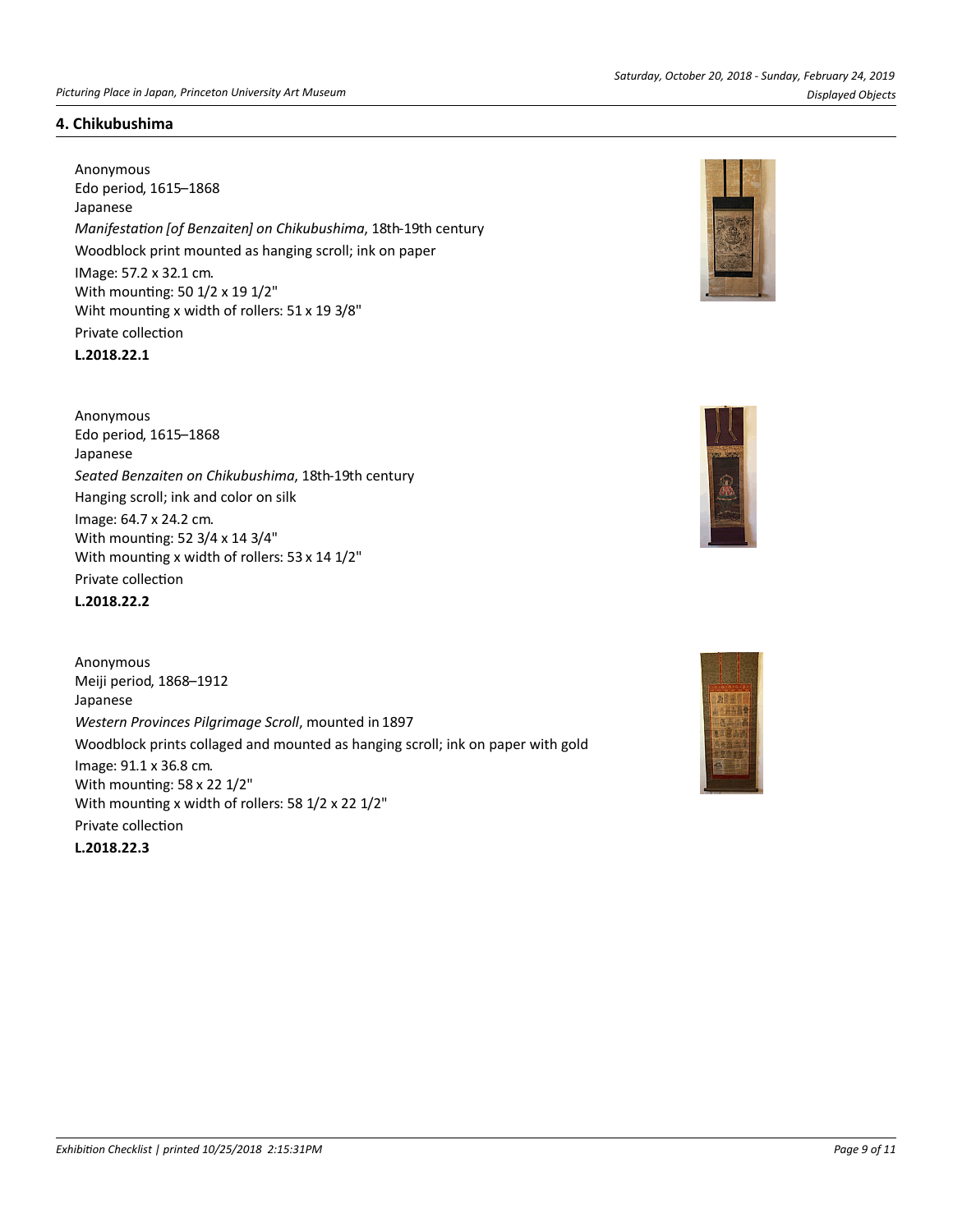Anonymous Edo period, 1615–1868 Japanese *Western Provinces Pilgrimage Scroll*, mounted in 1857 Woodblock prints collaged and mounted on hand-painted paper as hanging scroll; ink, color, and gold on paper Image: 102.2 x 38.6 cm. With mounting: 65 1/2 x 21 1/2" With mounting x width of rollers: 65 3/4 x 21 1/4" Private collection

**L.2018.22.4**

Anonymous Japanese Edo period, 1615–1868 *Map of Chikubushima*, mid 19th century Woodblock print; ink on paper Overall dimensions: 14 1/4 x 19 3/4" Private collection **L.2018.22.5**